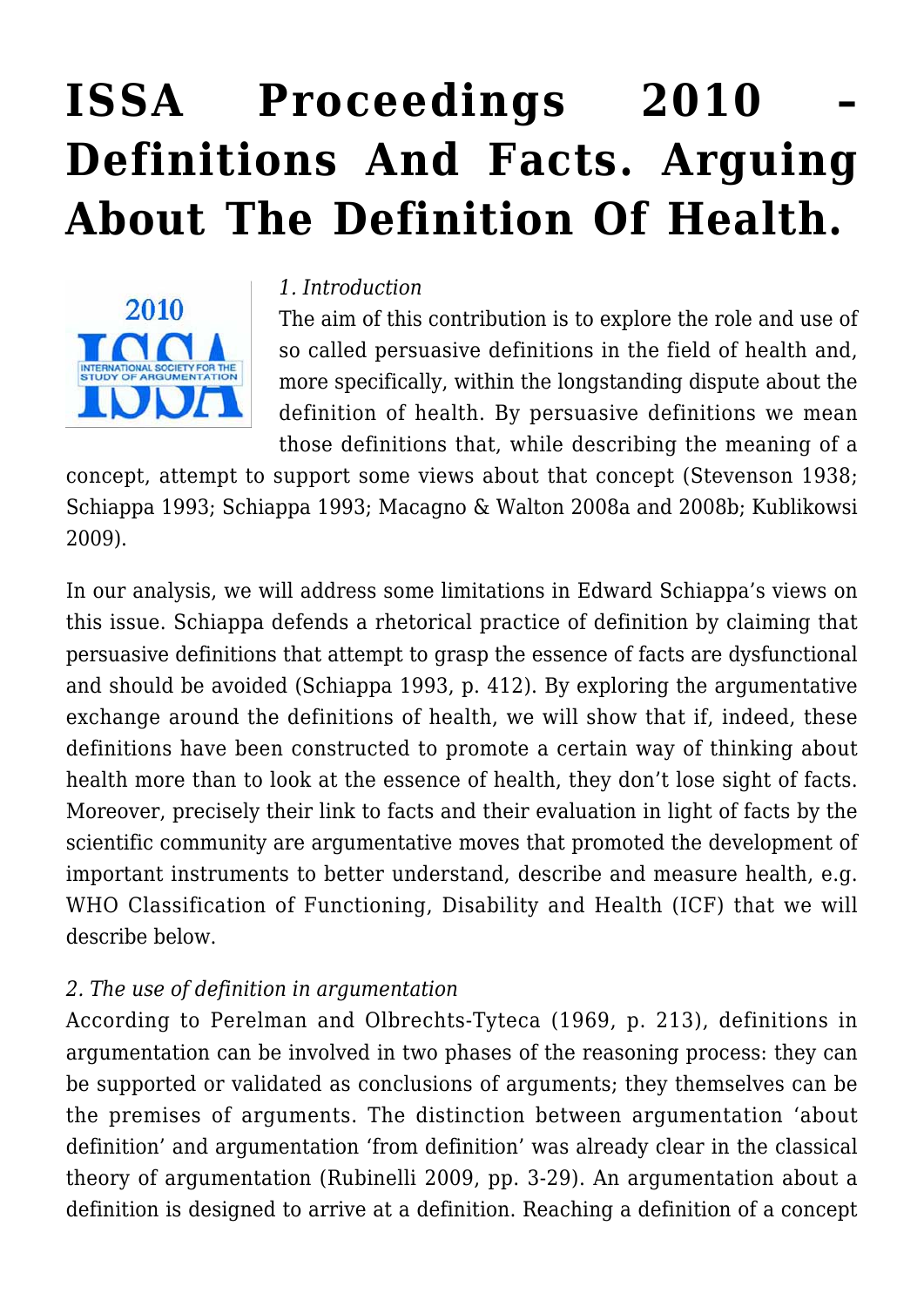is the end point of a discussion, as in the Platonic dialogues. Definitions are the standpoint to be established or refuted through argumentation. Thus, for example, one of Aristotle's *topoi* instructs on how to refute a definition by showing that a species has been assigned as a differentia:

Again, you must see whether he has assigned the species as a differentia, as do those who define 'contumely' as 'insolence combined with scoffing'; for scoffing is a kind of insolence, and so scoffing is not a differentia but a species. (Aristotle, *Topics* H, 144a 5-9. Transl. by Forster (1960))

But a definition can also be the starting point of a discussion, and functions as a premise to support or refute a standpoint. So, for example, we use the definition of a subject or a predicate to show the incompatibility of the predication. To quote another Aristotelian example, to see if it is possible to wrong a god, you must ask, what does 'wrong' mean? For if it means 'to harm wittingly', it is obvious that it is impossible for a god to be wronged, for it is impossible for god to be harmed (*Topics* B, 109b 30-110a 1).

This paper mainly focuses on the use of definitions as standpoints of argumentations.

Perelman and Olbrecht-Tyteca (1969, p. 448) argued that these definitions function as claims about how part of the world should be conceptualized; how part of the world is. According to them, the speaker who constructs these definitions «will generally claim to have isolated the single, true meaning of the concept, or at least the only reasonable meaning corresponding to current usage». Schiappa refuted precisely this idea of a 'true meaning of the concept'.

In 1993, he discussed the nature of those persuasive definitions that are used rhetorically to the detriment of what, since Plato's time, are presented as 'real definition'. In particular, real definitions refer to the efforts to define things rather than words. They are concerned with what the defining qualities of the referent 'really' and 'objectively' are (what corresponds to Socrates' question: what is X?). The idea that a real definition of a word depicts what is 'essential' about the word's referent is at the basis of what Perelman and Olbrechts-Tyteca (1969, 00. 411-459) describe as dissociation: an arguer's strategy to dissect a unified idea into two concepts; one of which is seen as more valuable than the other. An arguer uses this pair by claiming that one definition is "better" or "more realistic", the other is "worse" or "mere appearance". According to Schiappa (1993, p. 404), there are two problems with this type of 'essentialism': firstly, the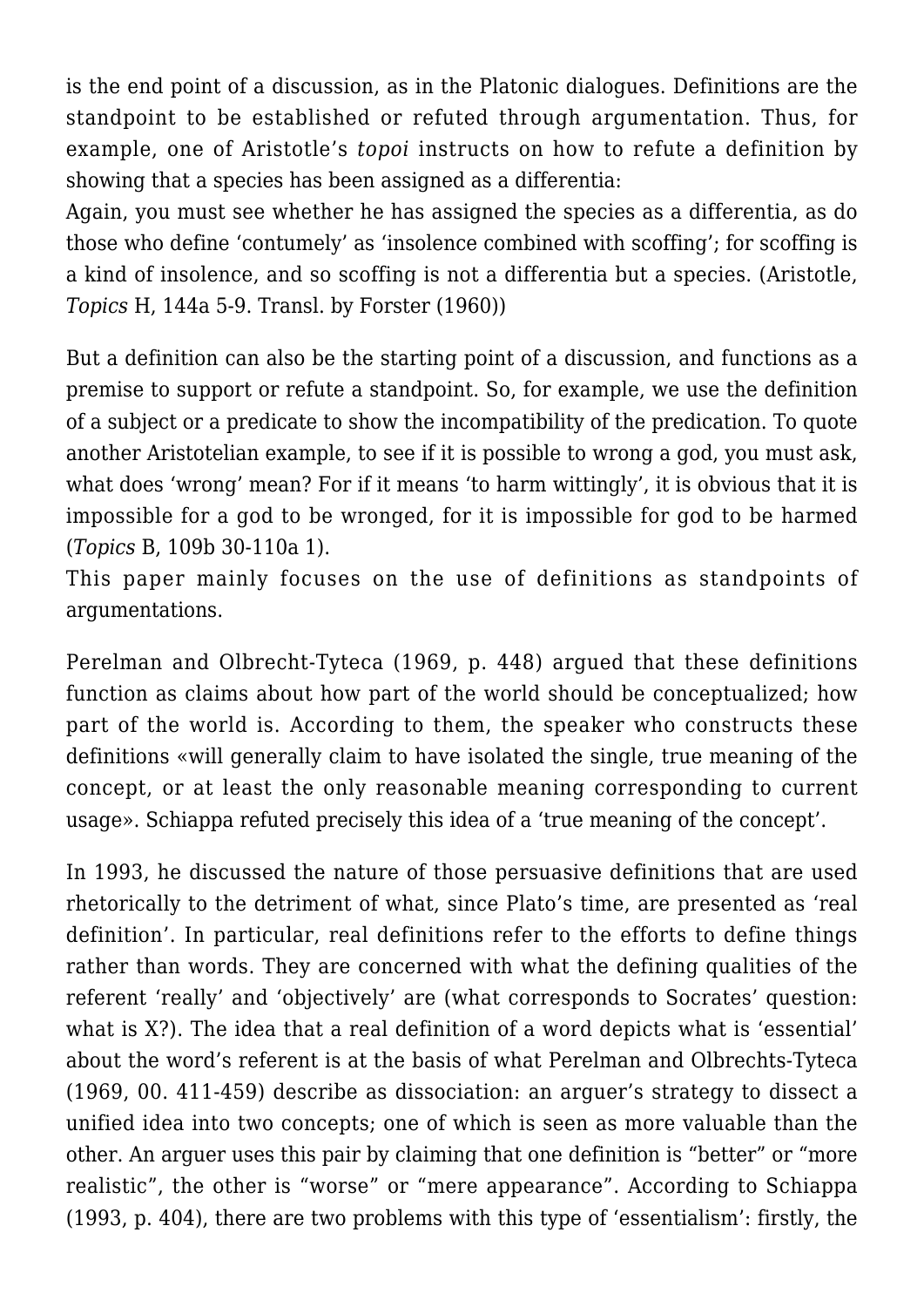language of essentialism prevents understanding of important social needs involved with defining; secondly, dissociations are based on an untenable theory of language and meaning.

In line with the remarks by Robinson (1954), Schiappa concluded that real definitions do not and cannot describe things-in-themselves, and should be abandoned.

Our main claim is that in the field of health avoiding real definition is dangerous from a healthcare point of view. An analysis of the definitions of health and their development shows that their link to facts is a prerogative for the achievement of concrete outcomes, e.g. the improvement of health. For sociopolitical, economical and ethical reasons, the restoring of health is a main concern of society. But restoring health involves several aspects that a definition of health must accommodate (Callahan 1973) if we want these aspects to be addressed through concrete treatment actions. Conceptual clarity in thinking about what health 'in reality' is is essential so that the notion can be operationalized in the best manner (Salomon et al. 2003). Failures in grasping the essence of health lead to poor description and measurement instruments. These failures can affect the actual treatment of the patient, when assumptions about health are made from a conceptual model that does not take into consideration what matters about health, and what has to be done to improve it. Definitions of health, as pointed out by Steinfels (1973), influence the way of dealing with the situation: notions of health and illness imply answers to three key questions about a given condition: what should we do? who is to do it? how should it be done?

### *3. Testing definitions. An Aristotelian perspective*

For the reasons given above, definitions of health unavoidably face and are faced with factual issues. Indeed, if we analyze the development of the ongoing discussion about the definition of health, we see there an instance of the dialectical debate that Aristotle codified in the *Topics* when discussing the potential of the method of *topoi* for testing *endoxa*. In *Topics* A 2, 101a 37- 101b 4 we read that the method of *topoi*:

is useful in connection with the ultimate bases of each science; for it is impossible to discuss them at all on the basis of the principles peculiar to the science in question, since the principles are primary in relation to everything else, and it is necessary to deal with them through the generally accepted opinions (*endoxa*) on each point. This process belongs peculiarly, and most appropriately, to dialectic;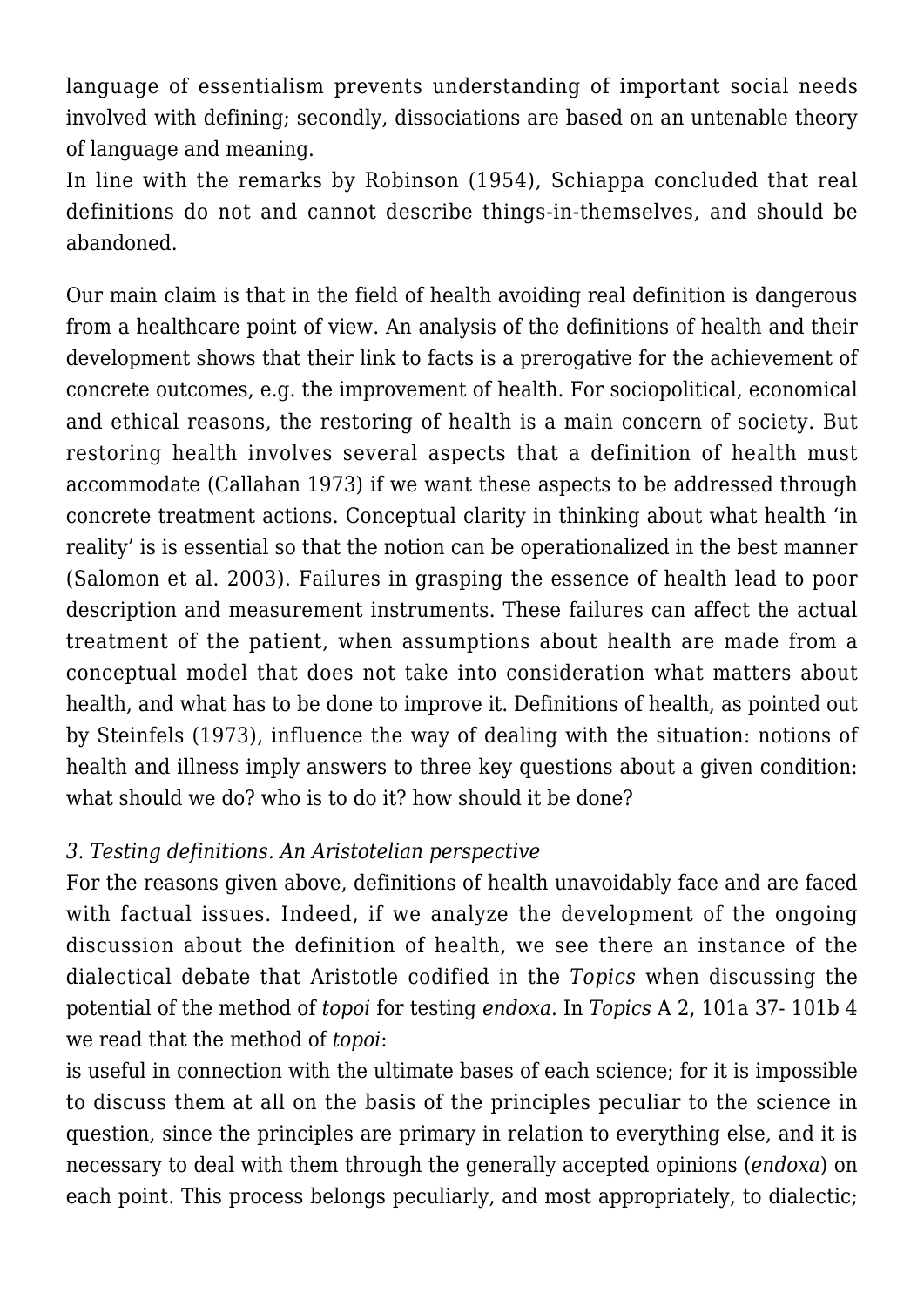for, being of the nature of an investigation, it lies along the path to the principles of all methods of inquiry.

As discussed elsewhere (Rubinelli 2009, p. 43-47), the primary principles of science must be addressed on the basis of *endoxa*, those propositions that are plausible and reputable because they are granted by all of the majority, or by the wise or by scientists (Aristotle's *Topics* A 1, 100b 21-23). *Topoi* are a method for testing *endoxa*, and the test is performed by looking at the world and searching for essential characteristics of things that can either confirm or refute the *endoxa* under analysis. *Topoi* help confirming or finding out contradictions in people's claims and, in the case of the definition of health (a primary principle for health sciences), by looking at whether *endoxa* describing what health is about contrast with evidence found in the reality.

Definitions of health are constantly tested dialectically and we can witness several attempts to refine definitions that, even if they have a persuasive power, do not exhaustively account for facts. Below, we shall focus on the two definitions of health that have captured most of institutional and academic attention.

The first definition refers to the so-called biomedical model of medicine. The core idea behind this model probably goes back to the mind-body dualism firmly established under the imprimatur of the Church. Classical science readily fostered the notion of the body as a machine, of disease as the consequence of breakdown of the machine, and of the doctor's task as repair of the machine. Thus, the scientific approach to disease began by focusing in a fractional-analytic way on biological (somatic) processes. The biomedical model has molecular biology as its basic scientific discipline. It assumes disease to be fully accounted for by deviations from the norm of measurable biological (somatic) variables (Engel 1977). The medical model descriptively suggests an idea of health as the absence of disease.

The persuasive connotation of this definition is clear. The biomedical model codified in the society a specific way of thinking about health with a main focus on its anatomical and structural characteristics. And again, as is typical of a persuasive concept, it offered a pragmatic understanding of health that focuses on the most measurable and manageable aspects of health.

Yet, it is a persuasive definition that was not developed without a look at health as a fact. Its core idea rests on the empirically verifiable assumption that restoring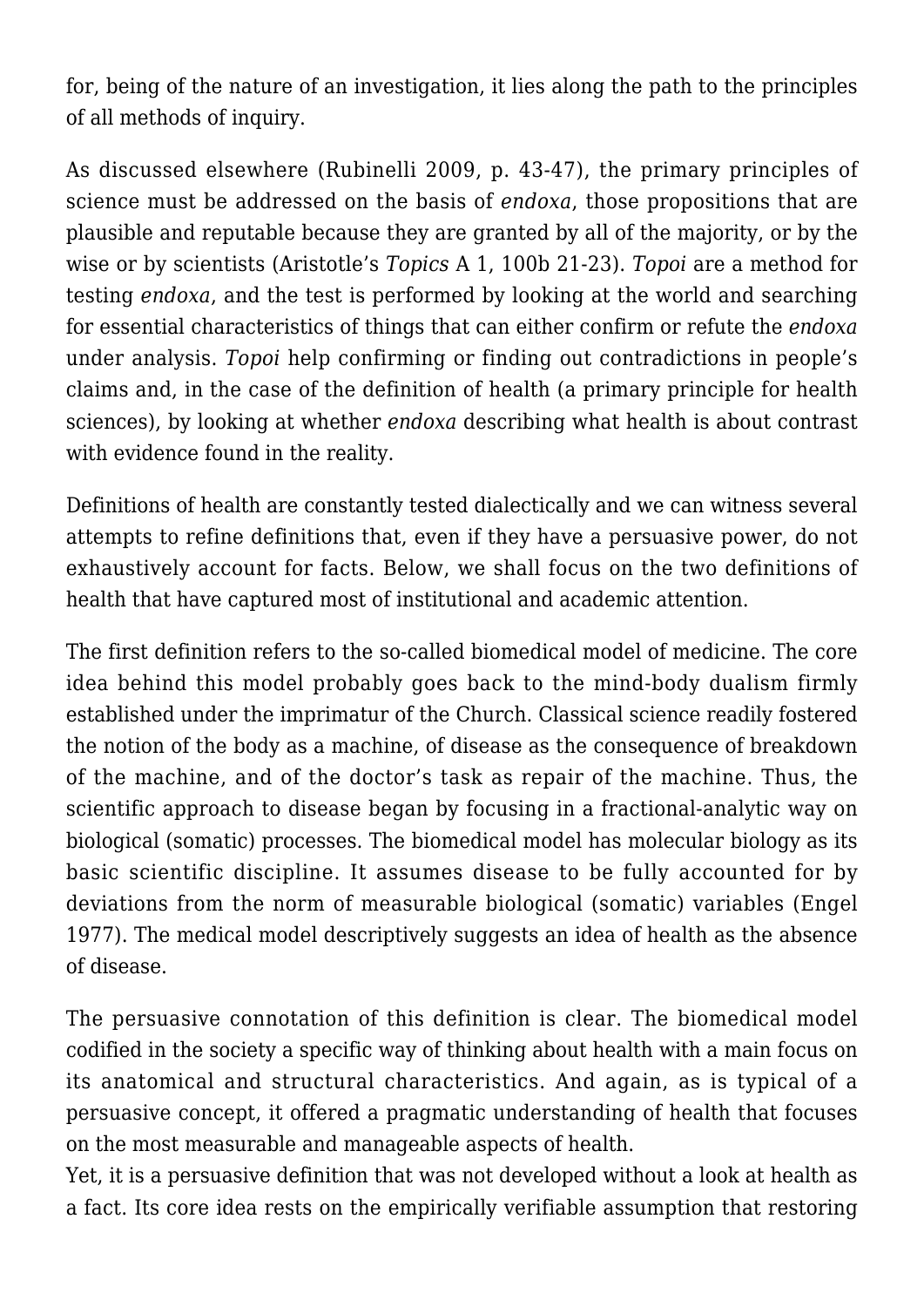health implies first and foremost treating the health condition and limiting its negative impact at the mental or physical level.

What the biomedical model does not fully acknowledge is a consideration for other essential aspects around health that do matter in terms of improving functioning. And this lack of consideration was made explicit by those scientists who attempted to refine the idea of health (Engel 1977).

By looking from an argumentative perspective, the refinement of this definition was conducted by demolishing the following fallacy of denying the antecedent: *If disease, then no health No disease Health*

If 'health' is 'absence of disease', by *modus tollens* it follows that the 'presence of disease' indicates 'no health'. The inference from this assumption is that successfully treating a disease by ameliorating an abnormal condition of the body organism restores health. This inference can be more or less granted in dealing with cases where the health conditions can be completely eliminated by a specific treatment. But in cases where the health condition becomes chronic the situation is different. In those cases, the physical or mental impairments cannot be cured completely. These impairments limit the activities that individuals can perform. In order to improve the health conditions of those people, these limitations need to be considered. Thus, for instance, there will be cases where the restoring of individual levels of functioning at the physical level will need to be complemented with interventions in the environment (see, for instance, the restructuring of a house to accommodate the needs of a patient on a wheelchair). But this environmental component must be acknowledged as a possible factor that can impact on functioning in order for the health system to address it.

In addition to this, epidemiological data show that treatment directed only at the biochemical abnormality does not necessarily restore the patient to health even if there is evidence of corrections or major alleviations of the abnormality. Other factors play a role in restoring health, even in the face of biochemical recovery. Thus, for instance, it has been proven by several studies in doctor-patient communication that the behavior of the physician and the relationship between patient and physician powerfully influence therapeutic outcome for better or for worse. Thus, for instance, involving patients in treatment and management decisions has been proven to improve the appropriateness, safety and outcome of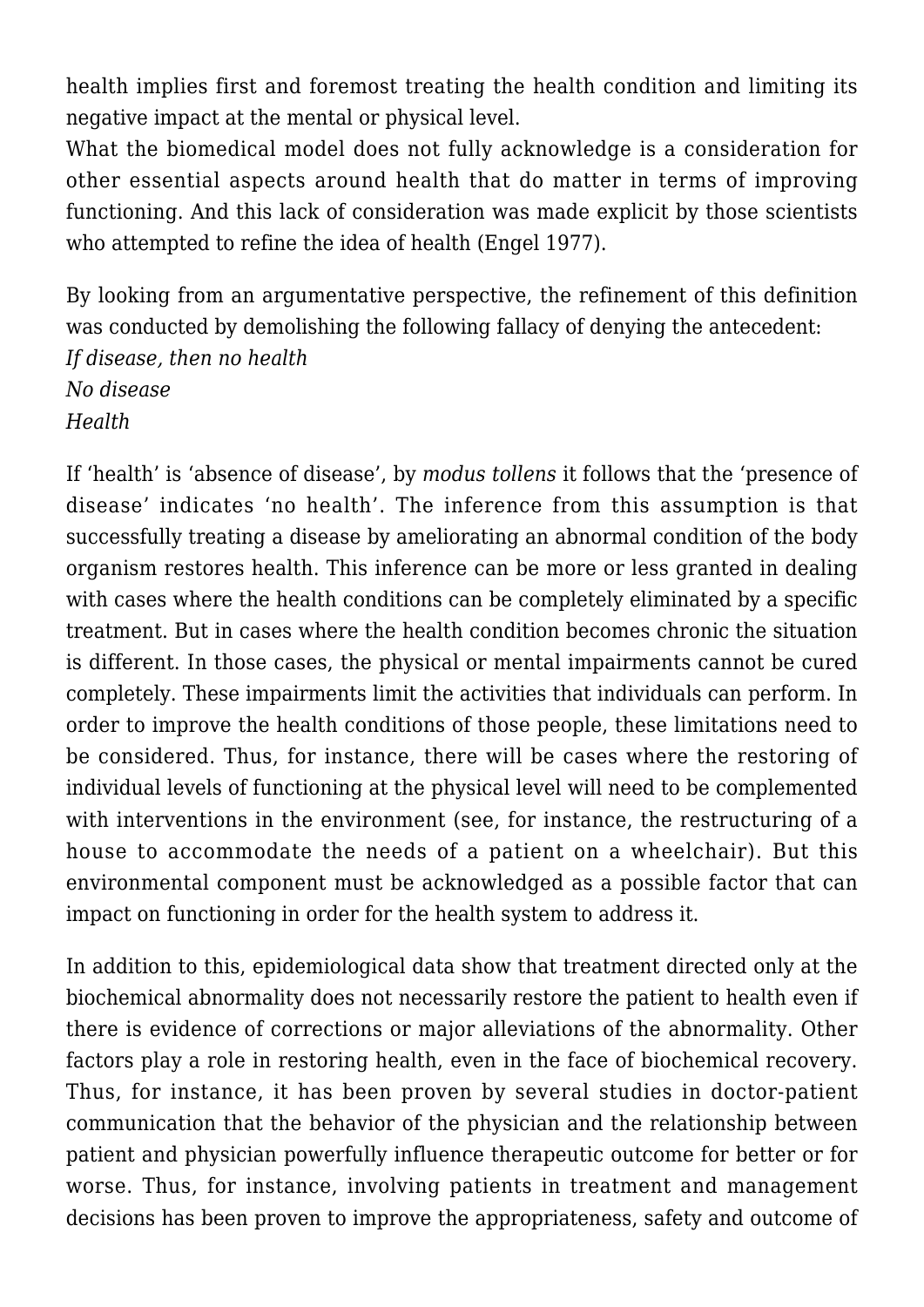care (Stewart 1995; Collins et al. 2007 pp. 4-6). Again, as Engel explained (1977, pp. 131-132), insulin requirements of a diabetic patient may directly affect underlying biochemical processes, the latter by virtue of interactions between psycho-physiological reactions and biochemical processes implicated in the disease: insulin requirements may fluctuate significantly depending on how the patient perceives his relationship with his doctor. Doctor-patient communication is not, strictly speaking, a component of health, but it is a health-related domain in the sense that it can impact on health.

A definition of health must, thus, be broad enough to allow consideration for aspects other than the health conditions that might affect health at the mind and body level.

The limitations of thinking about health in terms of the health conditions alone were explicitly addressed by the members of the United Nations that in 1948 – when they ratified the creation of the World Health Organization - presented a new definition of health as:

«a state of complete physical, mental and social well-being and not merely the absence of disease.» (WHO 2006)

This was, clearly, another persuasive definition that aimed at spreading in the society a certain way of thinking about health. It did not capture the essence of health. That health does not equal well-being is intuitively obvious. Also, setting the state of 'complete' well-being as the standard of health would make all of us chronically ill. How often can we claim to be in a state of complete well-being? And, if we are in such a state, how long does it last? (Callahan 1973; Jadad and O'Grady 2008) Yet, WHO definition was created by thinking empirically, in terms of the objective limitations of the biomedical perspective. Thus, we shall see below, even if this definition was and is still highly criticized, it prepared the ground for the development of more refined instruments for the description of health.

# *4. The International Classification of Functioning, Disability and Health (ICF)*

The main criticism of the WHO definition of health presented above was inspired by the evidence that it conflicts with some facts. As Smith (2008) ironically comments, it is a definition that would leave most of us unhealthy all the time. From an operational point of view the idea that health implies 'completeness' is clearly impracticable, unattainable and not measurable.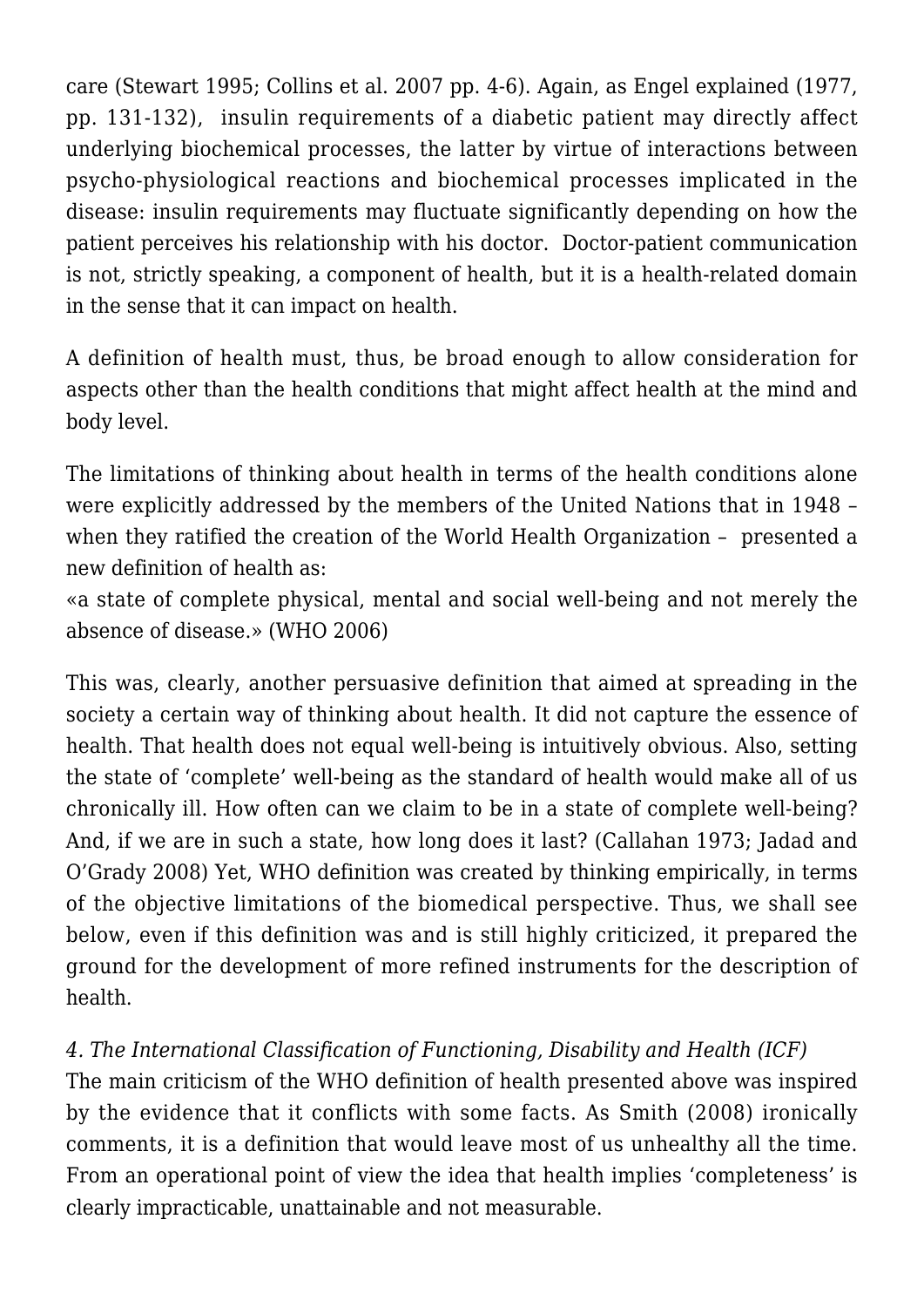Moreover, the claim of this definition instantiated a dialectical debate based on the application of a specific *topos*, namely that for dealing with things which are said to be the same. We read in Aristotle's *Topics*:

[to refute similarity among two things] you must examine them from the point of view of their 'accidents' (…) for any accident of the one must also be an accident of the other (…) For, if there is any discrepancy on these points, obviously they are not the same. (*Topics* H 1, 152a 33-37)

The WHO definition equals health with well-being. But if we look at the contrary of health, namely, 'disease' (a term that includes injuries, disorders, aging, stress etc.), we see that while disease is incompatible with physical health (even if a person does not feel unhealthy, diseases affect body structures or functions at some level), a certain degree of disease is absolutely compatible with well-being. A clear example of the distinction between health and well-being is explained by the disability paradox: many people who have serious and persisting disabilities report good or high level of well-being (Albrecht and Devlieger 1999). The health of those people is affected by the disease, but not so much their well-being. Thus, according to Aristotle's *topos*, the two things are not the same.

Another *topos* applied in the dialectical testing of the WHO definition is found in the passage of the *Topics* where Aristotle suggests to demolish claims by looking at their consequences (the so called *argumentum ad consequentiam*, Walton 1999):

You must examine as regards the subject in hand what it is on the existence of which the existence of the subject depends  $(...)$  for destructive purposes, we must examine what exists if the subject exists; for if we show that what is consequent upon the subject does not exist, then we shall have demolished the subject. (*Topics* B 4, 111b 17-13)

This *topos* has been applied by looking at the unacceptable consequences for society of equating health and well-being. More specifically, Callahan (1973, p. 80) noted that this equation «would turn the problem of human happiness into a medical problem, to be dealt with by scientific means». The medical profession would be the gate-keeper for happiness and well-being. These consequences are unacceptable, insofar as there is no evidence that medicine can ultimately restore happiness or can advice on how to deal with happiness.

But despite these lines of criticism, the appeal of the WHO definition to the 'not merely absence of disease' promoted a different view on health that, without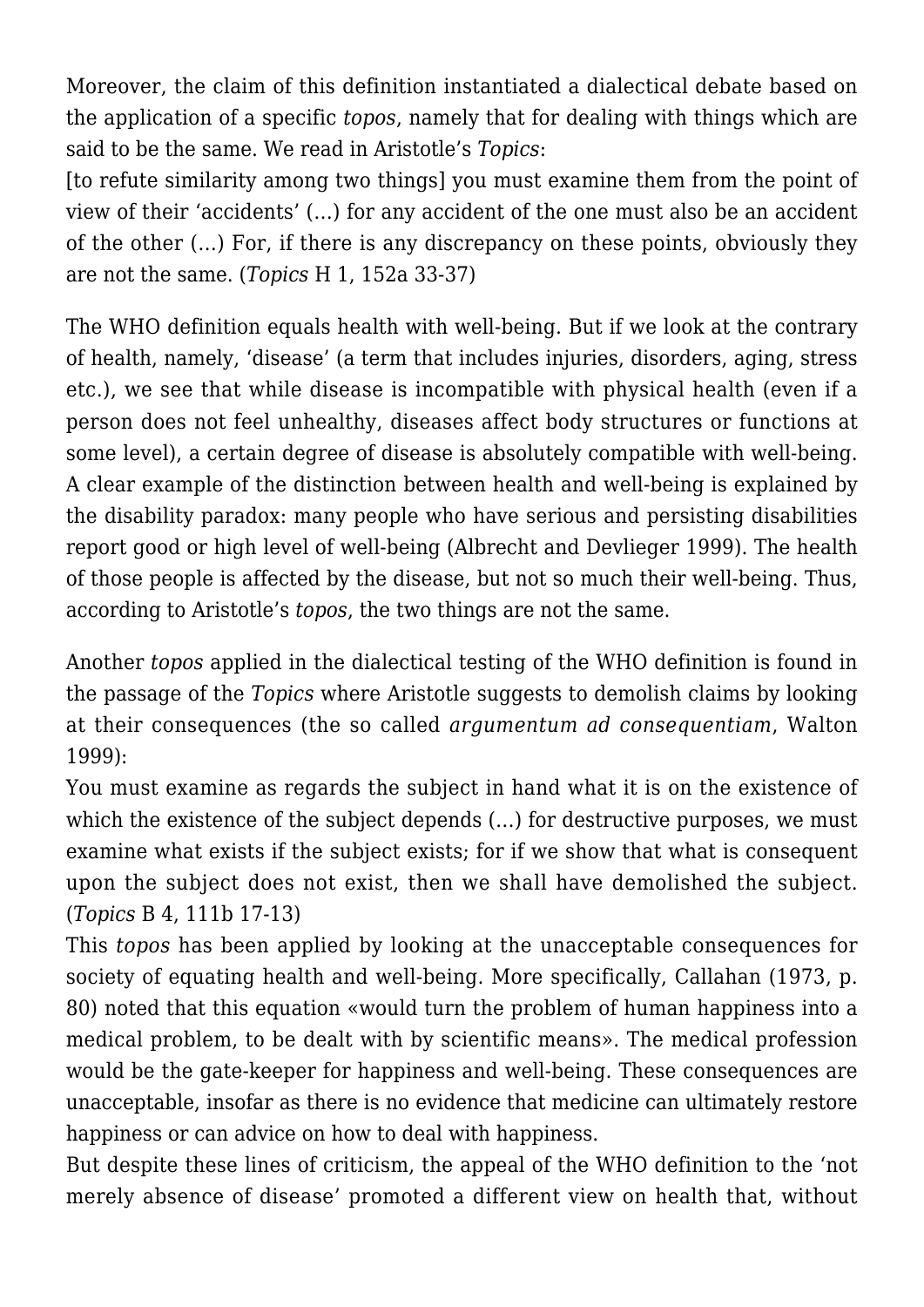diminishing the value of the biomedical perspective, complemented it. Indeed, thanks to this definition and its testing, a crucial assumption about health was made, namely that there must be consideration for both the actual health states in which people live and factors other than the health conditions that can influence those conditions (Salomon et al. 2003). These factors must be conceptualized and taken into consideration for healthcare purposes.

This assumption was translated in the creation of an instrument to describe health that could contextualize health in a broader context, namely the International Classification of Functioning, Disability and Health (ICF, WHO 2001).

The ICF allows us to classify a person's lived experience of the health condition in terms of levels of functioning that are directly linked to health condition as well as levels of functioning associated with health conditions that result from interactions between the health condition and personal and environmental contextual factors.

Endorsed by the World Health Assembly in 2001, it focuses on the concept of 'functioning' and operationalizes health in terms of etiology – neutral dimensions of individual experience. The ICF provides categories to describe individual levels of functioning at the body, person and societal levels, and what can influence functioning. It has two parts, each with two components. Part one (Functioning and Disability) covers: 1) *body functions*, i.e. the physiological functions of body systems, and *body structures*; i.e. the anatomical parts of the body; 2) *activities*, i.e. the execution of tasks or actions by an individual, and *participation*, i.e. individuals' involvement in a life situation. Part two (Contextual Factors) covers: 1) *environmental factors* that make up the physical, social and attitudinal environment in which people live and conduct their lives; 2) *personal factors* or the particular personal background of an individual's life and living, e.g. gender, race, age and habit. Functioning in a specific domain is an interaction or complex relationship between the health condition and contextual factors, according to the following scheme (ICF, WHO 2001, p. 18) (Figure 1):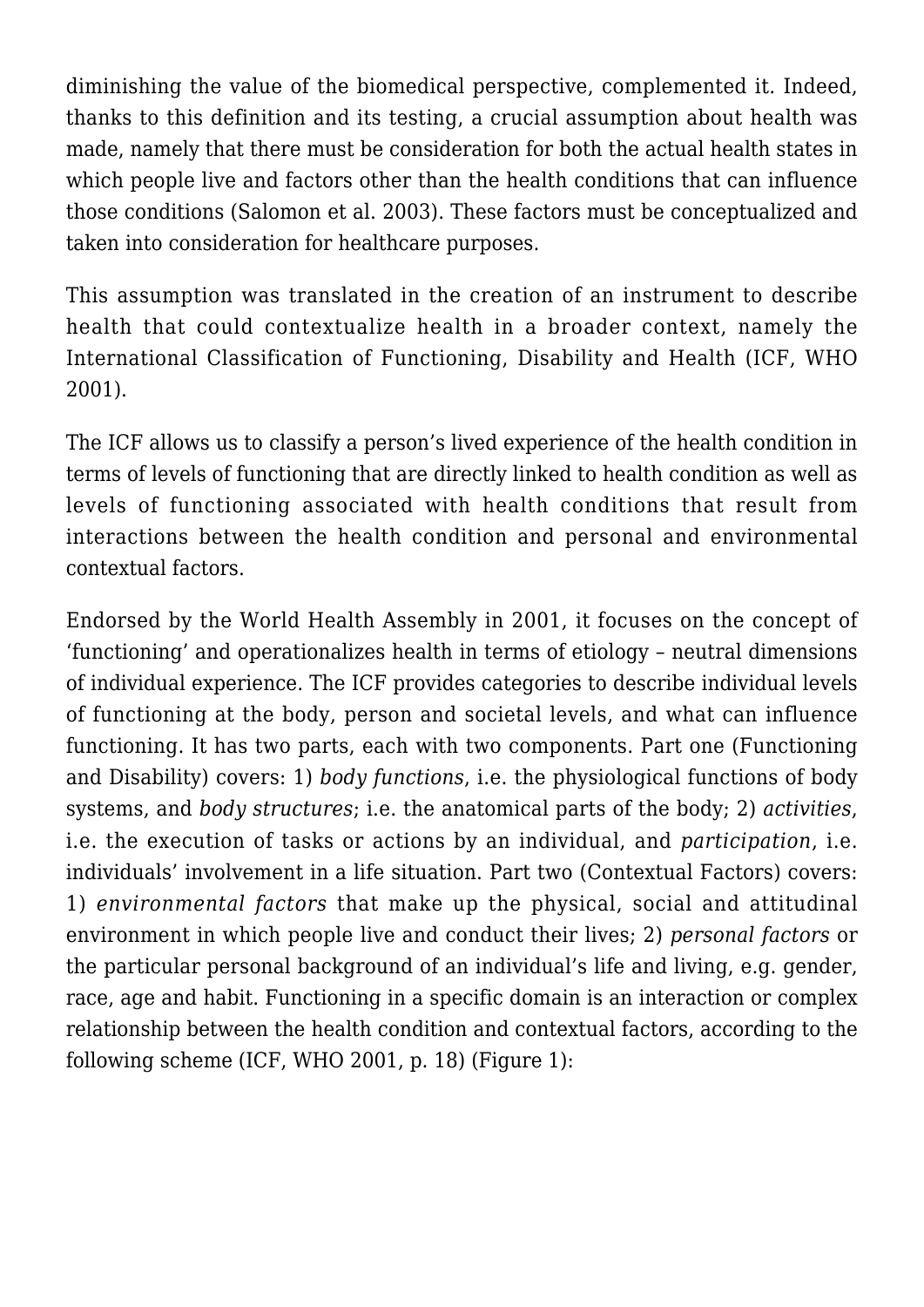

#### Figure 1

Functioning mirrors the 'lived experience' of the individual whose life and activities are affected by a health condition. The ICF model of functioning and disability makes it possible to describe the difficulties that individuals may face in all aspects of their life (Leonardi and Martinuzzi 2009). As we have recently claimed (Rubinelli et al. 2010), the ICF model of functioning offers an optimal operationalization of health.

The implementation of the ICF as an instrument to describe health has been proven to advance health practice for the improvement of individual health. To quote an important instance of this improvement, we can think about the use of the ICF in rehabilitation. Rehabilitation is the core strategy for the medical specialty known as Physican and Rehabilitation Medicine (PRM), a major strategy for the rehabilitation professions and a relevant strategy for other medical specialties and health professions, service providers and payers in the health section. When based on the biomedical model, rehabilitation is seen as a process of active change by which a person with disability is enabled to achieve the knowledge and skills needed to achieve optimal physical, psychological and social functioning. According to this view, it is the individual and not the environment who has to change or who has 'to do the work'. The biomedical perspective is of utmost importance to enable people to achieve optimal capacity. Yet, it is equally important to enable relevant persons in the immediate environment encompassing family, peers and employers, to remove environmental barriers and to create a facilitating larger physical and social environment, to build on and to strengthen personal resources and to develop performance in the interaction with the environment (Stucki et al. 2007). The targets for interventions outside the health sector are mainly within the environmental component of the ICF. While these interventions may be provided by, or in co-ordination with, sectors outside health, their common goal is to improve functioning of people with health conditions.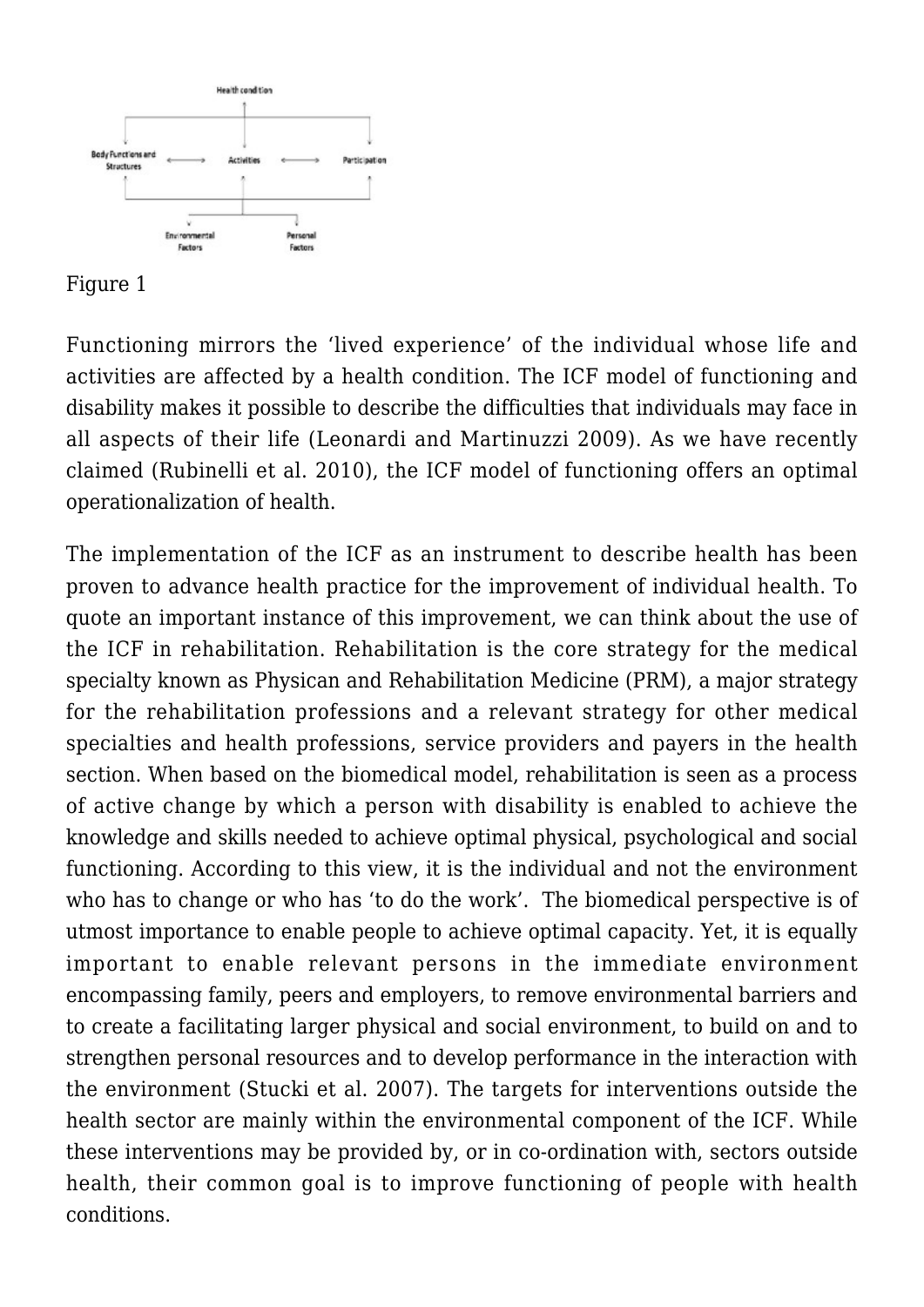As illustrated by Rauch et al. (2008), the ICF facilitates the description of a patient's functioning. Since the description of a functioning state can be very complex in many health conditions and clinical situations taking into account a multitude of limitations in all aspects of functioning and the interacting contextual factors, multidisciplinary team work with comprehensive expertise in varying areas of functioning is required. The ICF provide a common language and a structured documentation form which can be used commonly across disciplines. Moreover, the ICF supports the detection of the important patient's perspective. Healthcare providers are often faced with the patient's subjective perspective of functioning and the corresponding negative and positive feelings. The use of the ICF can contribute to the active involvement of the patient by suggesting topics of discussion which are relevant in his life with a health condition.

## *5. Conclusion*

Definitions can come out of ideologies. They are often presented to promote a certain way of looking at facts according to the point of view of the person or group of person behind them. But the analysis of the definitions of health shows that their use for healthcare progresses requires attention for the essential characteristics of health. Poor descriptions of health have negative ethical, sociopolitical and economical implications. Attempts to be persuasive, in this sense, never ignore facts and cannot escape the test in light of facts. As Charles Peirce would probably conclude at this point: "Facts are hard things which do not consist in my thinking and so and so, but stand unmoved by whatever you or I any men or generations of men may opine about them". We can decide that health is whatever we like it to be. But to make patients feel better, we cannot invent a definition of health.

# REFERENCES

Albrecht, G.L., & Devlieger, P.J. (1999). The disability paradox: high quality of life against all adds. *Social Science and Medicine*, *48*(8), 977-988.

Callahan, D. (1973). The WHO definition of health. *The Hastings Center Studies* 1, 77-87.

Collins, S., Britten, N., Ruusuvuori, J., & Thompson, A. (2007). *Patient participation in healthcare consultations: qualitative perspectives*. Berkshire: Open University Press.

Engel, G.L. (1977). The need for a new medical model: A challenge for biomedicine. *Science*, *196*(4286), 129–136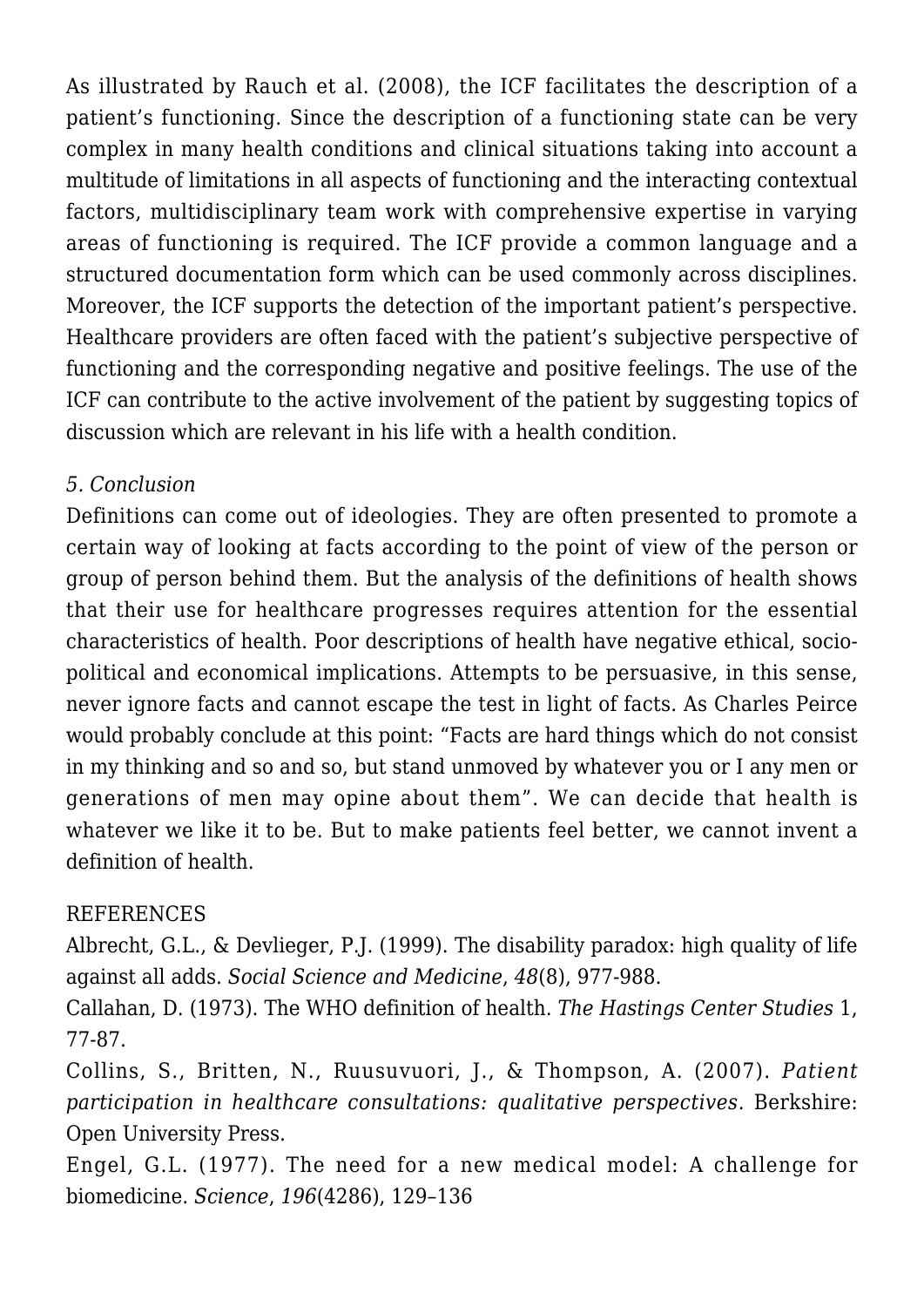Forster, E.S. (tr.) (1969). Aristotle. *Topics*. Cambridge: Loeb Classical Library. Jadad, A.R., & O'Grady, L. (2008). How should health be defined? *British Medical Journal* 337: a2900.

Kublikowski, R. (2009). Definition within the structure of argumentation. *Studies in Logic, Grammar and Rhetoric*, *16*(29), 229-244.

Leonardi, M., & Martinuzzi, A. (2009). ICF and ICF-CY for an innovative holistic approach to persons with chronic conditions. *Disability and Rehabilitation*, 31(S1): S83-87.

Macagno, F., & Walton, D. (2008a). Persuasive definitions: values, meanings and implicit disagreements. *Informal Logic*, 28(3), 203-228.

Macagno, F., & Walton, D. (2008b). The argumentative structure of persuasive definitions. *Ethical Theory and Moral Practice*, 11(5), 525-549.

Perelman, C., & Olbrechts-Tyteca, L. (1969). *The New Rhetoric*. J. Wilkinson and P. Weaver (tr.), University of Notre Dame, Notre Dame. Originally published in 1958 as *La Nouvelle Rhétorique: Traité de l'Argumentation*, Paris : Presses Universitaires de France.

Rauch, A., Cieza, A., & Stucki, G. (2008). How to apply the International Classification of Functioning, Disability and Health for rehabilitation management in clinical practice. *European Journal of Physical Rehabilitation Medicine*,44(3), 329-342.

Robinson, R. (1954). *Definition*. Oxford: Clarendon.

Rubinelli, S. (2009). *Ars Topica. The Classical Technique of Constructing Arguments from Aristotle to Cicero*. Dordrecht: Springer.

Rubinelli, S., Bickenbach, J., & Stucki, G. Health according to the ICF model of functioning. *BMJ* Rapid Response, July 12 2010. Available at: http://www.bmj.com/cgi/eletters?lookup=by\_date&days=2#238750

Salomon, J. A., Mathers, C.D., Chatterji, S., Sadana, R., Üstün, T. B., & Murray, C.J.L. (2003). Quantifying individual levels of health: definitions, concepts, and measurement issues. In C. Murray & D. Evans (Eds.), *Health Systems Performance Assessment*. Geneva: World Health Organization.

Schiappa, E. (1993). Arguing about definitions. *Argumentation*, 7(4), 403-417.

Smith, R. (2008). The end of disease and the beginning of health. *BMJ Group blogs*. at: Available at:

http://blogs.bmj.com/bmj/2008/07/08/richard-smith-the-end-of-disease-and-the-be ginning-of-health/.

Steinfels, P. (1973). The concept of health. *The Hastings Center Studies* 1, 3-88. Stevensen, C.L. (1938). Persuasive definitions. *Mind*, 47(187), 331-350.